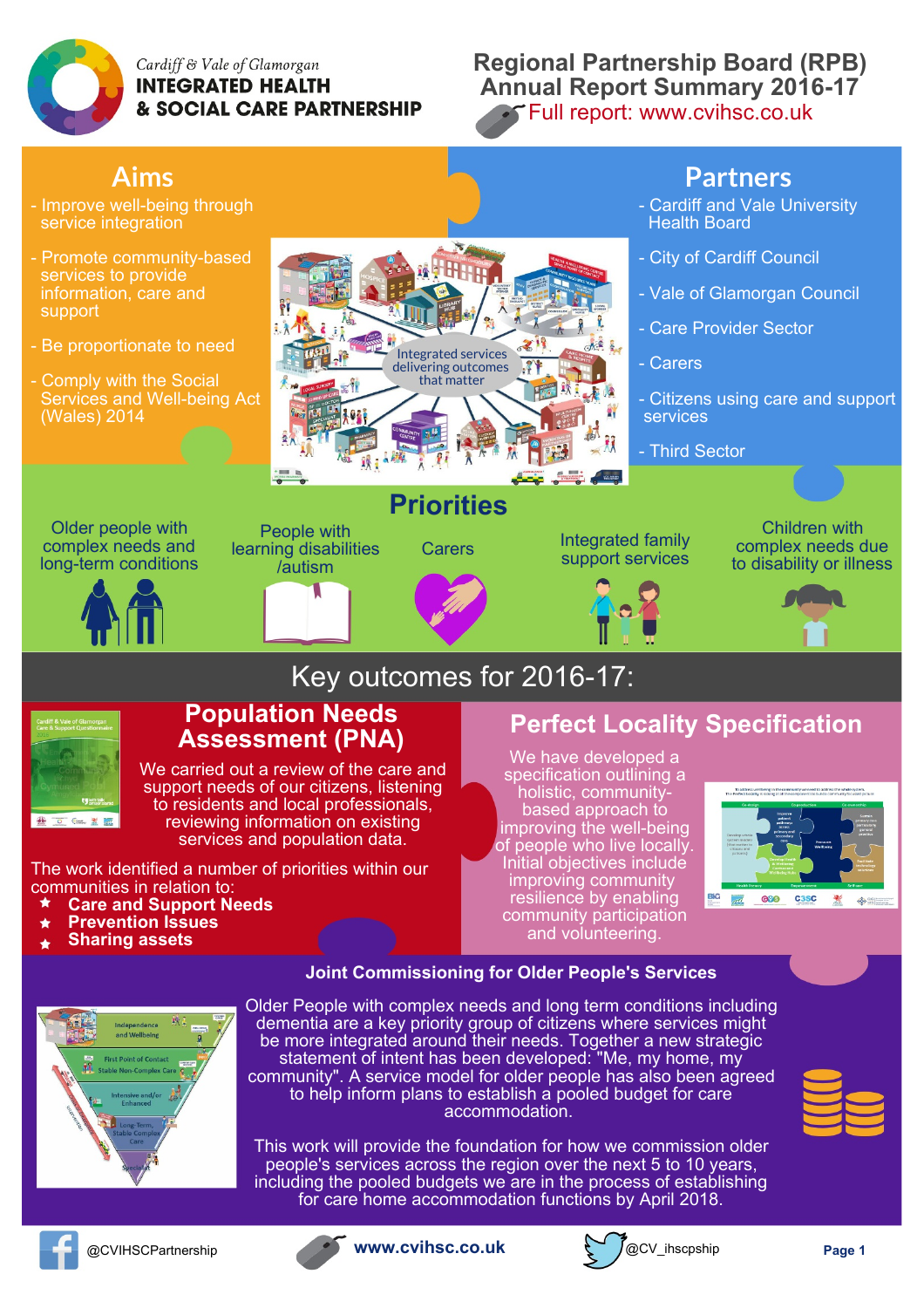

### Cardiff & Vale of Glamorgan **INTEGRATED HEALTH & SOCIAL CARE PARTNERSHIP**

## **Regional Partnership Board (RPB) Annual Report Summary 2016-17 Full report: [www.cvihsc.co.uk](http://www.cvihsc.co.uk/rpb-annual-report-published/)**

# Key outcomes for 2016-17 cont'd



The Partnership's Home First Plan is aimed at expediting the progress of citizens using acute and / or long term care services.

The ICF has focused on providing various initiatives to Older People, helping to reduce the number of patients delayed to a maximum of 82 every month. These include:



#### Accommodation Solutions

- 532 referrals received;
- 221 hospital discharges assisted (of which 116 were Delayed Transfers of Care);
- 39 new users provided with step up / step down accommodation.

#### Residential Discharge to Assess Service

- 63 individuals provided with access to re-ablement support in a residential setting to regain and maintain independence.

#### Additional Home Care

- 103 citizens provided with additional home care support

#### Integrated Discharge **Service**

- 214 new packages of care facilitated;
- 53 delayed transfers of care assisted.



#### A range of capital developments to help support delivery of integrated services across the region.







### **Wales Community Care Information System (WCCIS)**

This system will enable the safe sharing of information and help to deliver community-based care and support for people across Wales.

## **Frail Older People Disability Futures Programme**

This programme is based upon home first principles and takes a collaborative approach to developing integrated services. It focuses on 4 key areas:

- early intervention and prevention;
- services for children and young people with complex needs;
- services for adults with learning disabilities;
- services for parents with a learning difficulty.

#### Initial outcomes:

- 158 children supported;
- 381 parents accessed advice and support;
- 5 social enterprise pilots supported;
- £117,192 cost avoidance from supported accommodation;
- 94% of families feel more confident and less isolated.



# Intermediate Care Fund (ICF)

This fund has been used to drive and enable integrated working between our partners, focusing on 5 key priority areas





**Autism**

A programme of work to integrate services for people with Autism has been initiated.